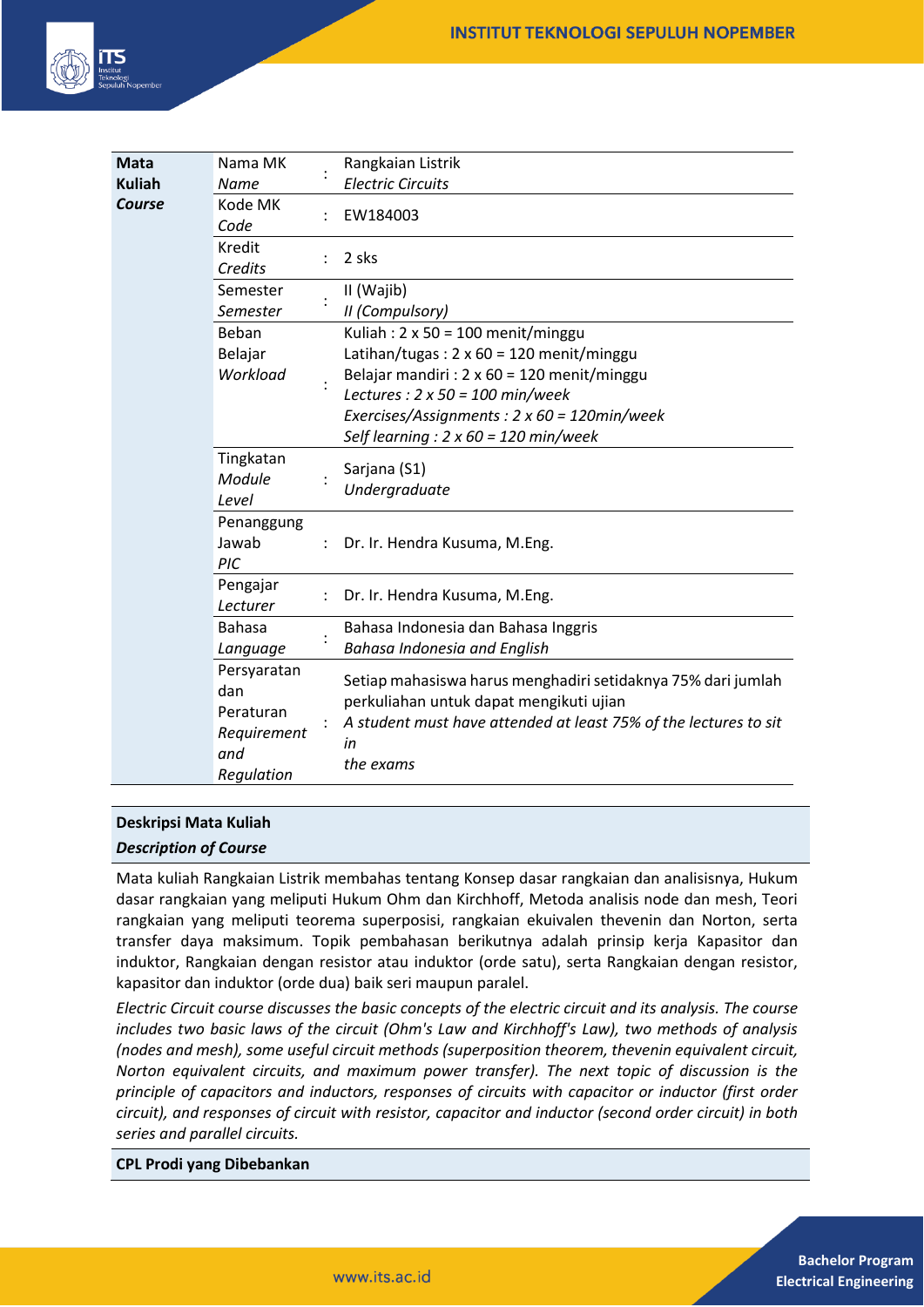

#### *Learning Outcomes*

(CPL-01) Mampu menerapkan ilmu pengetahuan alam dan matematika pada bidang teknik elektro *(PLO-1) Capable to apply knowledge of natural sciences and mathematics to solve electrical engineering problem* 

(CPL-09) Mampu belajar mandiri untuk menumbuhkan kemampuan belajar sepanjang hayat *(PLO-9) Capable to learn independently to foster lifelong learning abilities* 

### **Capaian Pembelajaran Mata Kuliah**

#### *Course Learning Outcomes*

(CPMK-01) Menguasai konsep dalam rangkaian listrik dan analisisnya untuk analisis dan perancangan sistem bidang teknologi elektro.

*(CLO-01) Mastering the concept of electric circuits and its analysis for the purpose of analysis and system design in the field of electrical technology.*

(CPMK-02) Mampu mendeskripsikan prosedur penyelesaian rangkaian listrik dan analisisnya dalam bidang teknologi elektro.

*(CLO-02) Able to describe the procedure of electric circuit analysis in the field of electrical technology.*

(CPMK-03) Mampu menerapkan pemikiran logis, kritis, sistematis, dan inovatif dalam materi rangkaian listrik dan analisisnya untuk konteks pengembangan atau implementasi ilmu pengetahuan dan tek nologi yang memperhatikan dan menerapkan nilai humaniora yang sesuai dengan bidang keahliannya.

*(CLO-03) Able to apply logical, critical, systematic, and innovative thinking in electric circuits and its analysis to the context of the development or implementation of science and technology considering the humanities value appropriate to his/her area of expertise.*

(CPMK-04) Menunjukkan sikap bertanggungjawab atas pekerjaan di bidang keahliannya secara mandiri dalam materi rangkaian listrik dan analisisnya.

*(CLO-04) Demonstrate responsible attitude toward works in their field of expertise related to electrical circuitry.*

| Topik/Pokok Bahasan  |                                                           |  |  |  |
|----------------------|-----------------------------------------------------------|--|--|--|
| <b>Main Subjects</b> |                                                           |  |  |  |
| 1.                   | Konsep dasar rangkaian                                    |  |  |  |
|                      | <b>Basics concept of electric circuits</b>                |  |  |  |
| 2.                   | Hukum dasar angkaian                                      |  |  |  |
|                      | Circuit laws                                              |  |  |  |
| 3.                   | Analisis rangkaian                                        |  |  |  |
|                      | Circuit analysis technique, basic Nodal and Mesh analysis |  |  |  |
| 4.                   | Teori rangkaian                                           |  |  |  |
|                      | Circuit theory                                            |  |  |  |
| 5.                   | Kapasitor dan inductor                                    |  |  |  |
|                      | Capacitor and inductor                                    |  |  |  |
| 6.                   | Rangkaian orde satu                                       |  |  |  |
|                      | First order circuits                                      |  |  |  |
| 7.                   | Rangkaian orde dua                                        |  |  |  |
|                      | <b>RLC</b> circuits                                       |  |  |  |
|                      |                                                           |  |  |  |
|                      |                                                           |  |  |  |